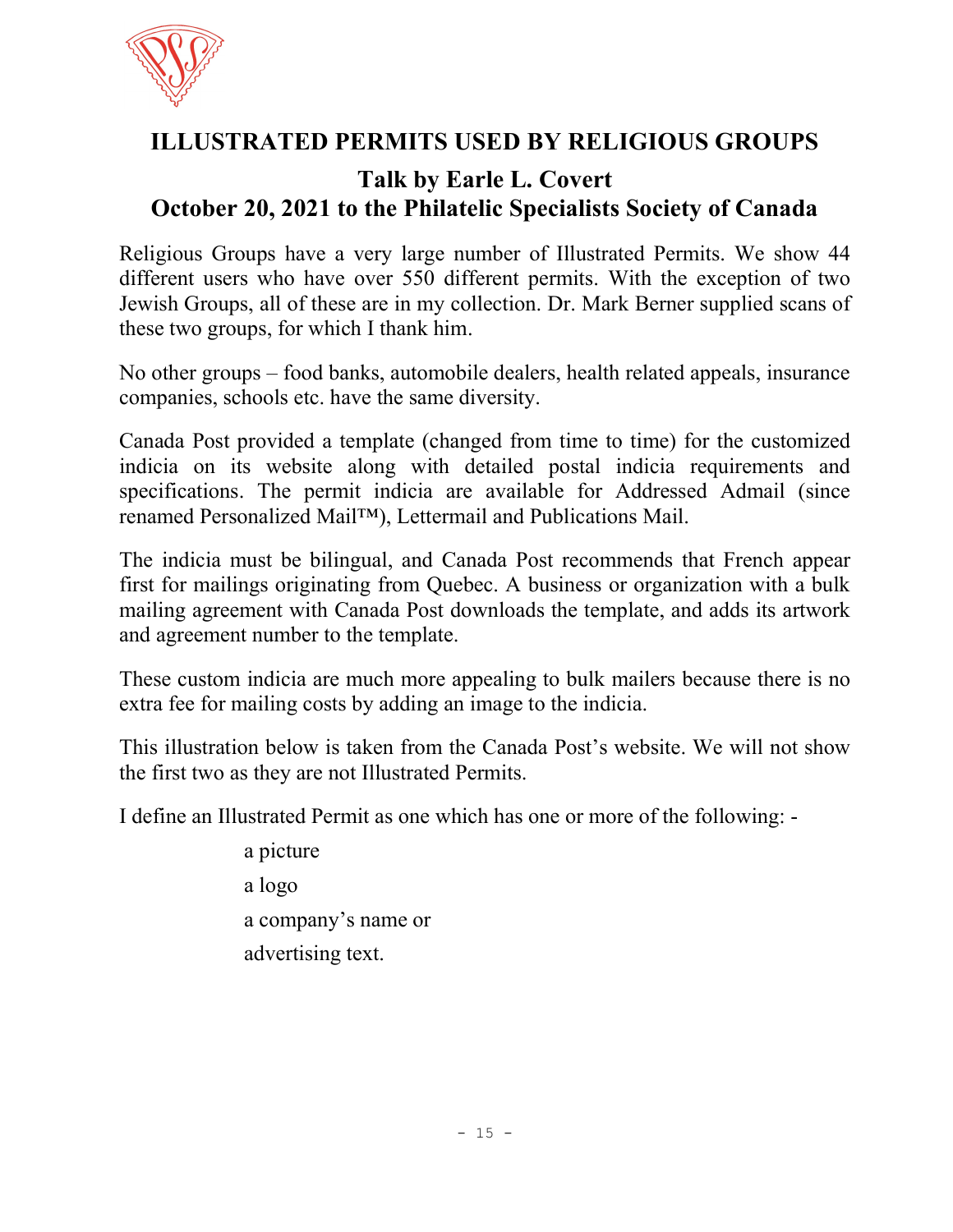



New style introduced early in 2021 has the number and code stacked vertically instead of side by side.